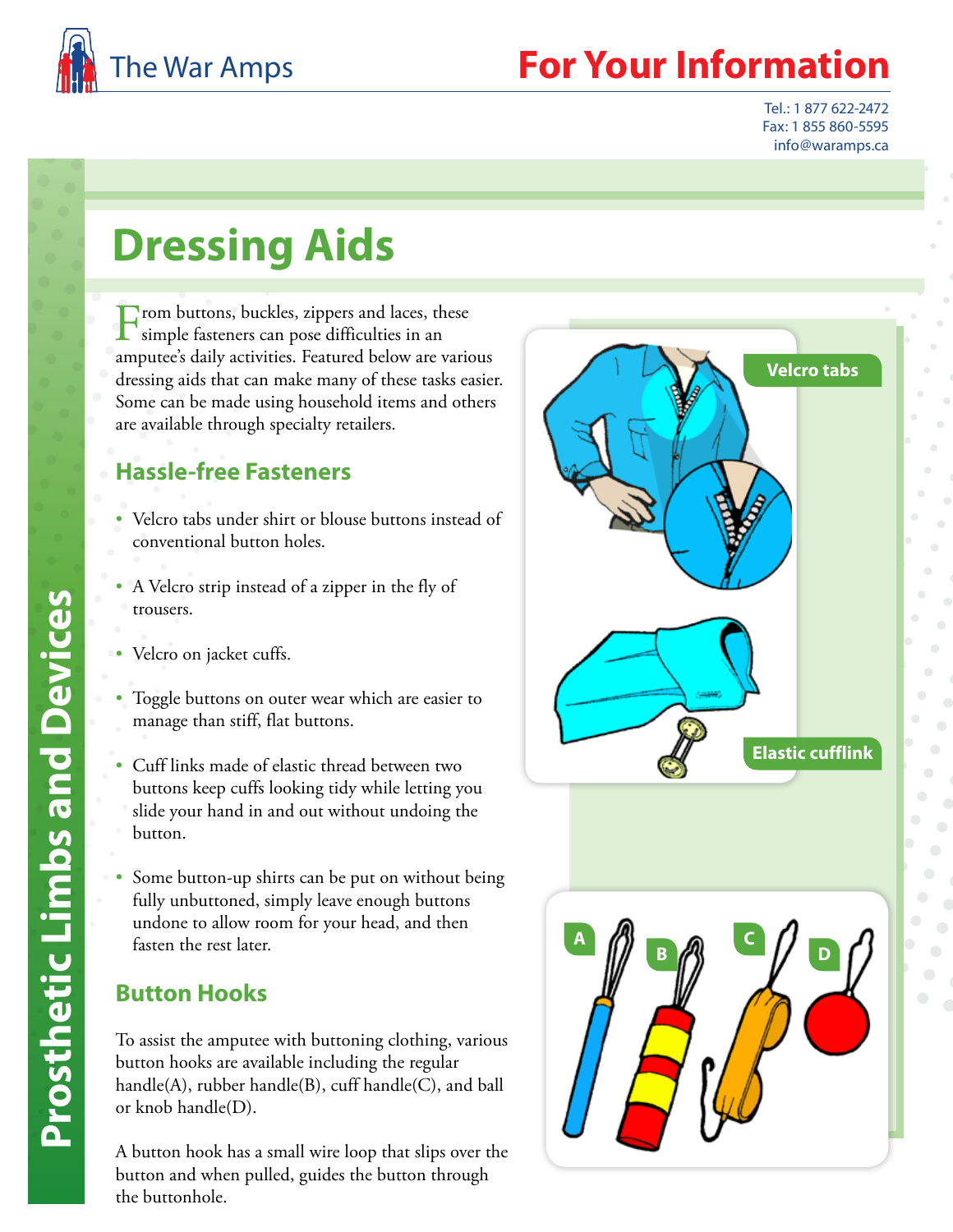## **Zipper Pull Rings**

For those who have difficulty holding onto and pulling the regular zipper tabs, a variety of zipper pull rings are available which attach to the regular zipper tab and which can be grasped more easily by artificial limbs. An alternative to zipper pulls are binder rings. These items are ideal for coats and jackets where they can be left permanently attached.

#### **Shoe-lace Locks/Velcro Fasteners/ Elastic Laces**

For those who are unable to tie shoe-laces, shoe-lace locks can assist. They can be operated with the use of one hand and self tighten to hold laces in place. Elastic laces are another alternative. Also shoes with Velcro fasteners rather than laces may be easier for the amputee to manipulate.



## **Dressing Sticks**

Dressing sticks can be useful for putting on jackets, socks, shirts, slacks or skirts. Some designs have hooks for pulling zippers and shoelace loops. Loops can also be sewn to clothing and the dressing stick can be used to hook into the loops and help pull the clothing on.

## **Sock and Stocking Aids**

To help make pulling on socks easier for amputees, a variety of sock aids are available. Designed with single-hand users in mind, a continuous loop cord allows the amputee to pull up his/her sock with ease. A garter style cord is ideal for pulling on longer stockings that go over the calf.